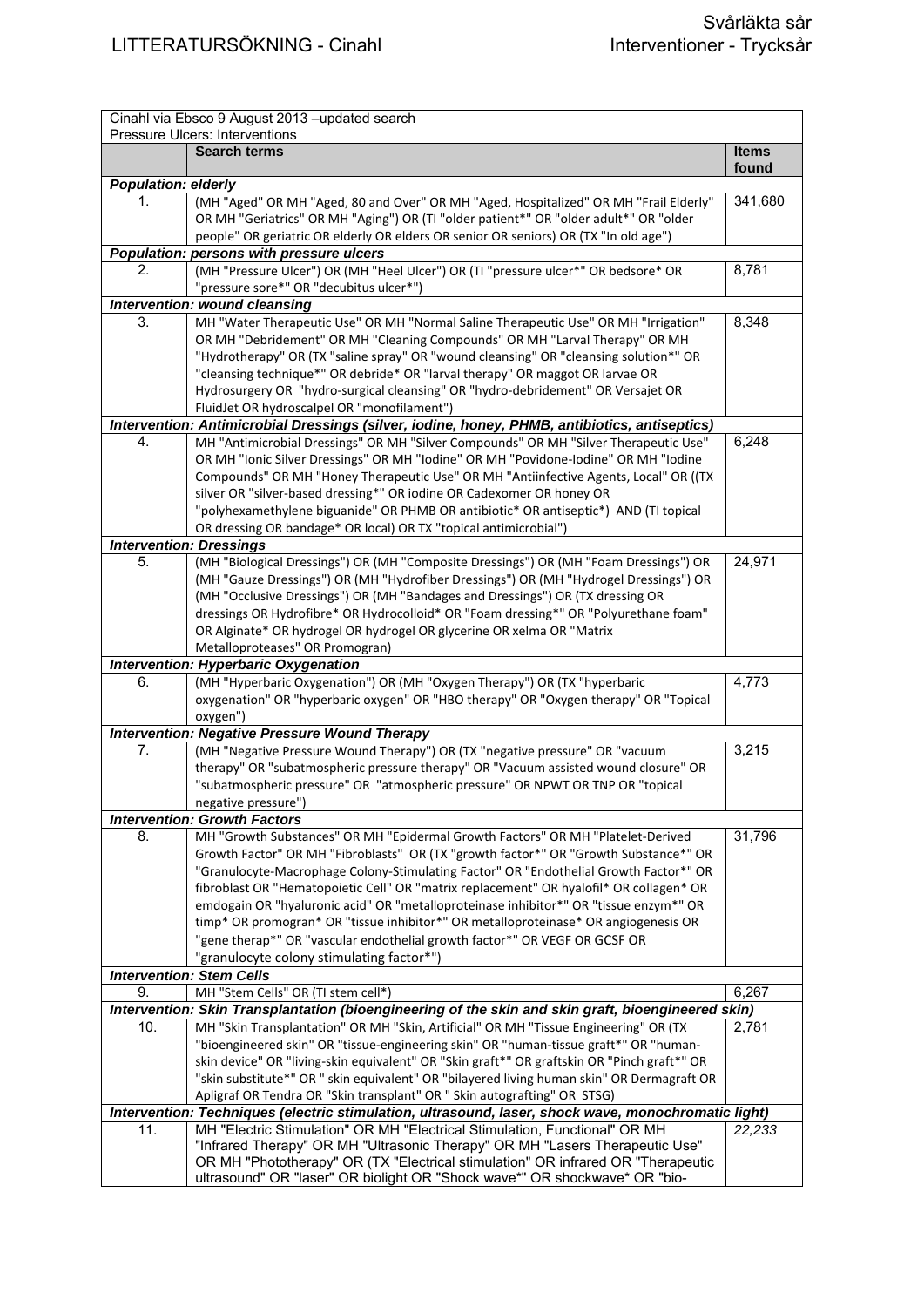|                      | electric stimulation" OR "Monochromatic")                                          |         |
|----------------------|------------------------------------------------------------------------------------|---------|
|                      | <b>Intervention: Surgical Treatment</b>                                            |         |
| 12.                  | MH "Pressure Ulcer Surgery" OR MH "Surgical Flaps" OR MH "Surgery, Podiatric"      | 9.049   |
|                      | OR MH "Surgical Mesh" OR (TX "mesh graft*" OR Excision OR "Functional              |         |
|                      | reconstruction" OR "Plastic surgery" OR "surgical debridement")                    |         |
|                      | <b>Intervention: Systemic treatment</b>                                            |         |
| 13.                  | MH "Platelet Aggregation Inhibitors+" OR MH "Antibiotics+" OR MH "Pentoxifylline"  | 43,630  |
|                      | OR (TX Pentoxifylline OR "Anti-Bacterial Agents" OR antibiotic*)                   |         |
|                      | <b>Intervention: Pressure relieving support surfaces</b>                           |         |
| 14 <sub>1</sub>      | MH "Beds and Mattresses" OR MH "Pillows and Cushions" OR MH "Seating" OR           | 28,331  |
|                      | MH "Equipment Design" OR MH "Tilt" OR MH "Patient Positioning" OR (TI mattress*    |         |
|                      | OR cushion* OR foam*OR transfoam OR overlay* OR cushion* OR tilt OR                |         |
|                      | sheepskin OR pad OR pads) OR (AB clinifloat OR maxifloat OR vaperm OR              |         |
|                      | thearest OR hammock OR "foot waffle" OR silicore OR Pegasus OR cairwave OR         |         |
|                      | "air suspension" OR "static air" OR "air bag" OR "inclining bed" OR "rolling air   |         |
|                      | cushion bed*" OR "rolling bed*" OR "turning bed*" OR "rotating bed" OR "turning    |         |
|                      | frame*" OR "Rotational bed therapy" OR positioning OR repositioning OR "heel       |         |
|                      | protector*" OR "seating cushion" OR "heel elevation device" OR "kinetic table") OR |         |
|                      | (Support surfaces N2 (pressure))                                                   |         |
| <b>Combined sets</b> |                                                                                    |         |
| 15.                  | 3 OR 4 OR 5 OR 6 OR 7 OR 8 OR 9 OR 10 OR 11 OR 12 OR 13 OR 14                      | 170,898 |
| 16.                  | 1 AND 2 AND (MH "Systematic Review" OR TI systematic)                              | 13      |
| 17.                  | 1 AND 2 AND 15                                                                     | 955     |
| 18.                  | 17 AND (MH "Prospective Studies" OR MH "Concurrent Prospective Studies"            | 321     |
|                      | OR MH "Program Evaluation" OR MH "Random Assignment" OR MH "Quasi-                 |         |
|                      | Experimental Studies" OR MH "Control Group" OR MH "Multicenter Studies"            |         |
|                      | OR MH "Concurrent Prospective Studies" OR MH "Comparative Studies" OR              |         |
|                      | MH "Clinical Trials+" OR MH "Nonrandomized Trials" OR ZT "clinical trial" or       |         |
|                      | ZT "randomized controlled trial" OR MH "Nonexperimental Studies+")                 |         |
|                      | Limiters - Published Date: 19870101-; Language: Danish, English, Norwegian,        |         |
|                      | <b>Swedish</b>                                                                     |         |

The search result, usually found at the end of the documentation, forms the list of abstracts

AB = Abstract

AU = Author

DE = Term from the thesaurus

MH = Term from the "Cinahl Headings" thesaurus

MM = Major Concept

 $TI = Title$ 

TX = All Text. Performs a keyword search of all the database's searchable fields

ZC = Methodology Index

\* = Truncation

" " = Citation Marks; searches for an exact phrase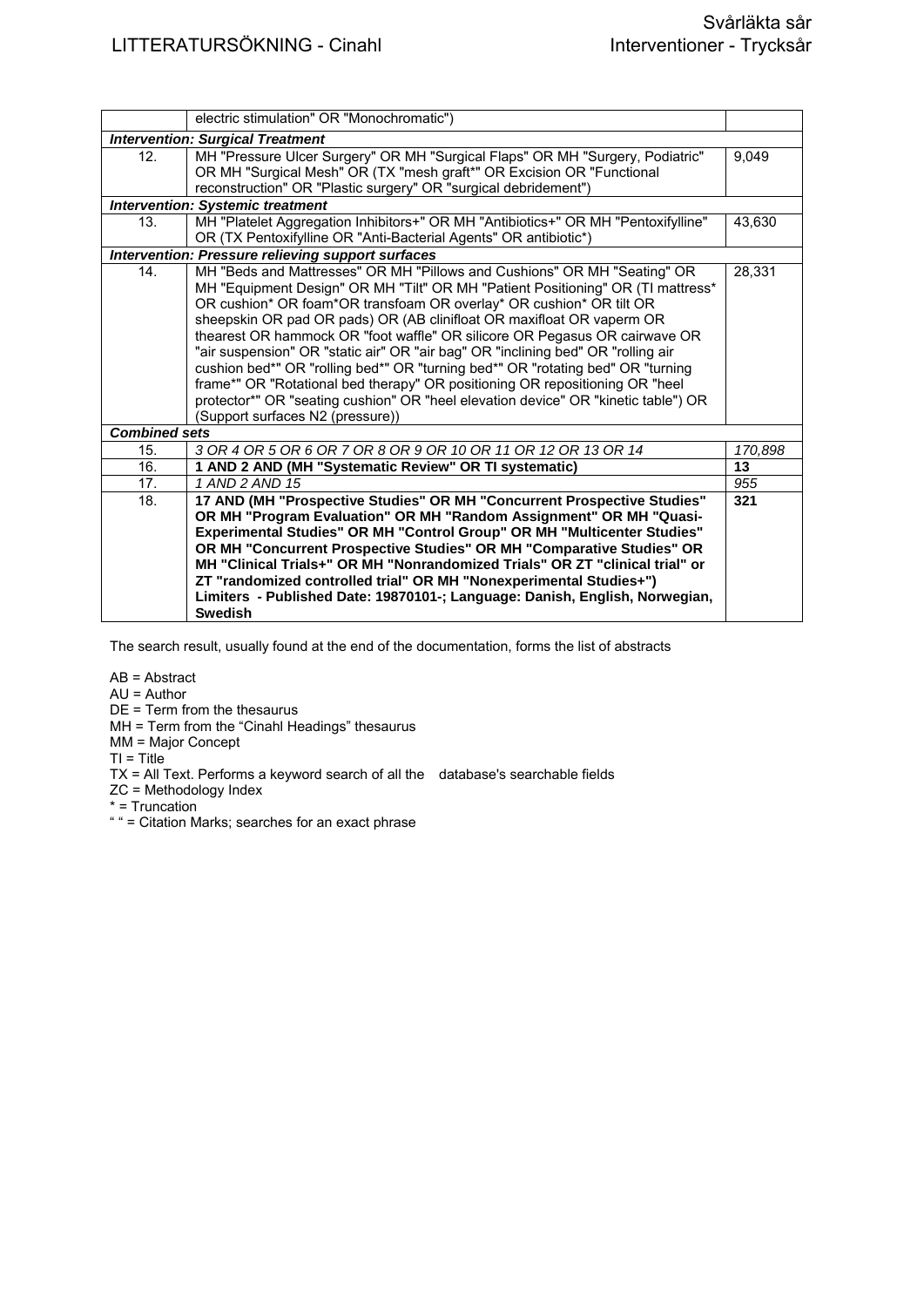|                            | Cochrane Library via Wiley 9 August 2013 – updated search                          |              |
|----------------------------|------------------------------------------------------------------------------------|--------------|
| <b>Pressure Ulcers</b>     |                                                                                    |              |
|                            | <b>Search terms</b>                                                                | <b>Items</b> |
|                            |                                                                                    |              |
|                            |                                                                                    | found        |
| <b>Population: elderly</b> |                                                                                    |              |
| 1.                         | "Aged"[Mesh:NoExp] OR "Aged, 80 and over"[Mesh] OR "Frail Elderly"[Mesh] OR "Homes | 1056         |
|                            | for the Aged"[MeSH]                                                                |              |
|                            | Population: persons with pressure ulcers                                           |              |
| 2.                         | "Pressure Ulcer"[Mesh] OR ("pressure ulcer" OR "pressure ulcers" OR bedsore* OR    | 1179         |
|                            | "pressure sore" OR "pressure sores" OR decubitus): ti, ab, kw                      |              |
| <b>Combined sets</b>       |                                                                                    |              |
| 3.                         | <b>1 AND 2</b>                                                                     | CDSR/1       |
|                            |                                                                                    | DARE/2       |
|                            |                                                                                    | Central/1    |
|                            |                                                                                    |              |
|                            |                                                                                    |              |

The search result, usually found at the end of the documentation, forms the list of abstracts

 $[AU] =$  Author

[MAJR] = MeSH Major Topic

[MeSH] = Term from the Medline controlled vocabulary, including terms found below this term in the MeSH **hierarchy** 

[MeSH:NoExp] = Does not include terms found below this term in the MeSH hierarchy

Systematic[SB] = Filter for retrieving systematic reviews

 $[T<sub>II</sub>] = T$ itle

 $[TIAB] =$  Title or abstract

[TW] = Text Word

 $* = \overline{T}$ runcation

" " = Citation Marks; searches for an exact phrase

CDSR = Cochrane Database of Systematic Review CENTRAL = Cochrane Central Register of Controlled Trials, "trials" CRM = Method Studies DARE = Database Abstracts of Reviews of Effects, "other reviews" EED = Economic Evaluations HTA = Health Technology Assessments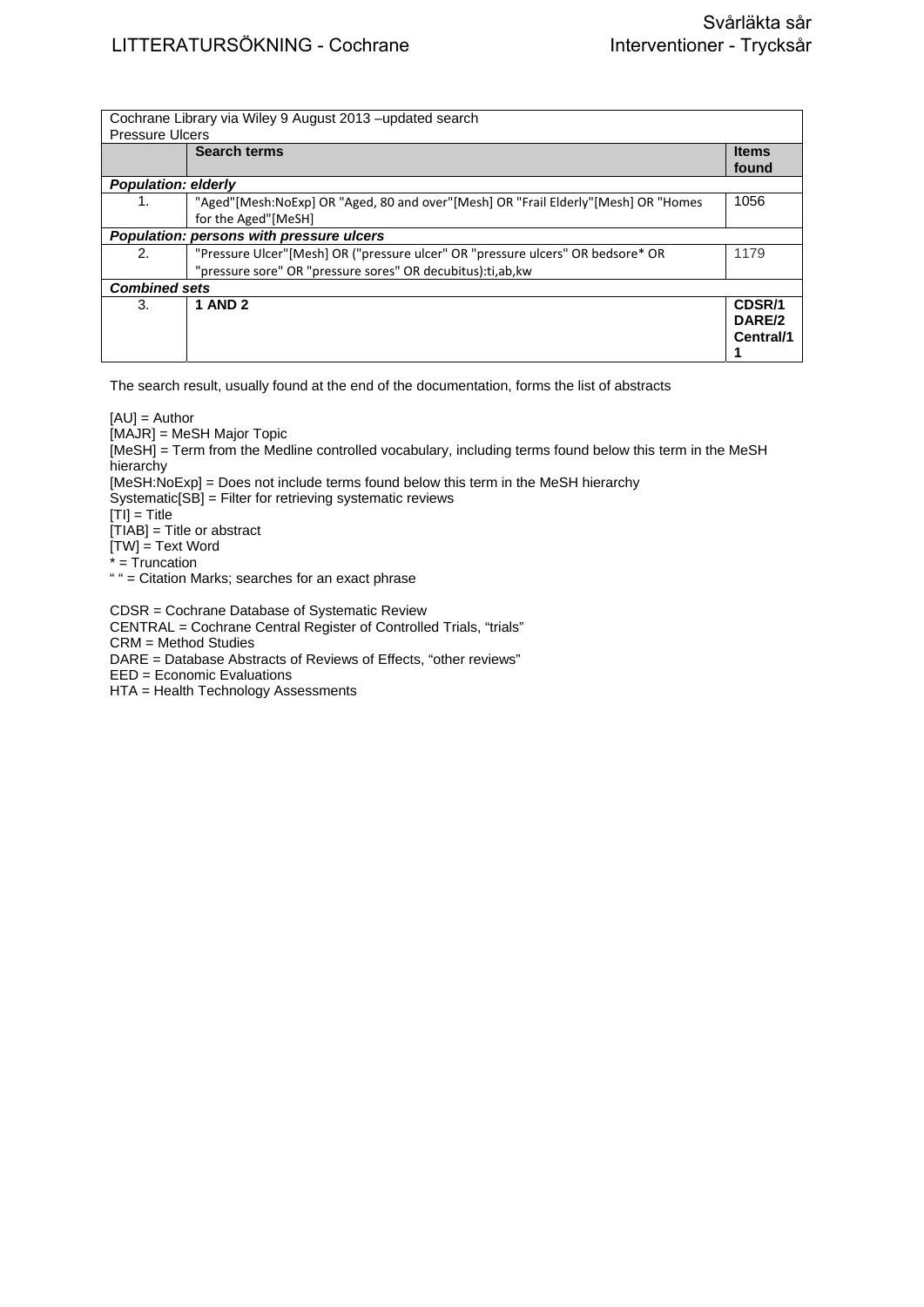| Embase via embase.com 9 August 2013 - updated search<br>Pressure Ulcers: Interventions |                                                                                                     |                       |
|----------------------------------------------------------------------------------------|-----------------------------------------------------------------------------------------------------|-----------------------|
|                                                                                        | <b>Search terms</b>                                                                                 | <b>Items</b><br>found |
| <b>Population: elderly</b>                                                             |                                                                                                     |                       |
| 1.                                                                                     | 'aged'/de OR 'aged hospital patient'/de OR 'frail elderly'/de OR 'very elderly'/de OR               | 2,128,47              |
|                                                                                        | 'geriatric patient'/de                                                                              | 9                     |
|                                                                                        | Population: persons with pressure ulcers                                                            |                       |
| 2.                                                                                     | 'decubitus'/mj OR "pressure ulcer":ti OR "pressure ulcers":ti OR bedsore*:ti OR "bed                | 3,855                 |
|                                                                                        | sore":ti OR "bed sores":ti OR "pressure sore":ti OR "pressure sores":ti OR decubitus:ti             |                       |
|                                                                                        | Intervention: wound cleansing                                                                       |                       |
| 3.                                                                                     | 'wound irrigation'/mj OR 'debridement'/mj OR 'maggot therapy'/mj OR 'hydrotherapy'/mj               | 44,946                |
|                                                                                        | OR ("saline spray" OR "wound cleansing" OR "cleansing solution" OR "cleansing solutions"            |                       |
|                                                                                        | OR "cleansing technique" OR "cleansing techniques" OR debride* OR "larval therapy" OR               |                       |
|                                                                                        | maggot OR larvae OR Hydrosurgery OR "hydro-surgical cleansing" OR "hydro-debridement"               |                       |
|                                                                                        | OR Versajet OR FluidJet OR hydroscalpel OR "monofilament"): ti:ab                                   |                       |
|                                                                                        | Intervention: Antimicrobial Dressings (silver, iodine, honey, PHMB, antibiotics, antiseptics)       |                       |
| 4.                                                                                     | (('topical antiinfective agent'/mj OR 'biguanide derivative'/dd tp OR 'honey'/de OR                 | 34,029                |
|                                                                                        | 'sulfadiazine silver'/ dd_tp OR 'silver'/ dd_tp OR 'silver nanoparticle'/dd_tp OR 'povidone         |                       |
|                                                                                        | iodine'/dd tp OR 'antiinfective agent'/dd tp OR 'antibiotic agent'/dd tp) OR (('wound               |                       |
|                                                                                        | dressing'/mj OR 'antibiotic agent'/de OR 'biguanide derivative'/de OR 'honey'/de OR                 |                       |
|                                                                                        | 'silver'/exp OR 'cadexomer iodine'/de OR 'iodine'/de) AND 'topical drug administration'/de)         |                       |
|                                                                                        | OR iodine:ti OR honey:ti OR silver:ti OR 'polyhexamethylene biguanide':ti OR antiinfective:ti       |                       |
|                                                                                        | OR antiseptic*:ti)                                                                                  |                       |
|                                                                                        | <b>Intervention: Dressings</b>                                                                      |                       |
| 5.                                                                                     | 'bandages and dressings'/exp/mj OR 'polyurethan'/de OR 'extracellular matrix'/de OR                 | 111,693               |
|                                                                                        | 'amelogenin'/de OR 'glycerol'/exp OR Hydrofibre*:ti:ab OR Hydrocolloid*:ti:ab OR "Foam              |                       |
|                                                                                        | dressing":ti:ab OR "Polyurethane foam":ti:ab OR Alginate*:ti:ab OR hydrogel:ti:ab OR                |                       |
|                                                                                        | hydrogels:ti:ab OR glycerine:ti OR xelma:ti:ab OR "Matrix Metalloproteases":ti:ab OR                |                       |
|                                                                                        | Promogran:ti:ab                                                                                     |                       |
|                                                                                        | <b>Intervention: Hyperbaric Oxygenation</b>                                                         |                       |
| 6.                                                                                     | 'hyperbaric oxygen'/de OR "hyperbaric oxygenation":ti:ab OR "hyperbaric oxygen":ti:ab OR            | 12,933                |
|                                                                                        | "HBO therapy":ti:ab OR "Oxygen therapy":ti:ab OR "Topical oxygen":ti:ab                             |                       |
|                                                                                        | <b>Intervention: Negative Pressure Wound Therapy</b>                                                |                       |
| 7.                                                                                     | 'vacuum assisted closure'/de OR "negative pressure":ti OR vacuum:ti OR "subatmospheric              | 8,315                 |
|                                                                                        | pressure therapy":ti OR "subatmospheric pressure":ti OR "atmospheric pressure":ti OR                |                       |
|                                                                                        | NPWT:ti OR TNP:ti OR "topical negative pressure":ti                                                 |                       |
|                                                                                        | <b>Intervention: Growth Factors</b>                                                                 |                       |
| 8.                                                                                     | 'growth factor'/exp OR 'granulocyte macrophage colony stimulating factor'/exp OR                    | 572,075               |
|                                                                                        | 'fibroblast'/exp OR 'endothelial cell growth factor'/exp OR 'collagen'/de OR 'matrix                |                       |
|                                                                                        | metalloproteinase inhibitor'/exp OR (Growth NEXT/1 (factor* OR substance*)):ti OR                   |                       |
|                                                                                        | ("Granulocyte-Macrophage Colony-Stimulating Factor" OR fibroblast OR "Hematopoietic                 |                       |
|                                                                                        | Cell" OR "matrix replacement" OR hyalofil* OR collagen* OR emdogain OR "hyaluronic acid"            |                       |
|                                                                                        | OR "metalloproteinase inhibitor" OR "metalloproteinase inhibitors" OR (tissue NEXT/1                |                       |
|                                                                                        | (enzym* OR inhibitor*)) OR timp* OR promogran* OR metalloproteinase* OR angiogenesis                |                       |
|                                                                                        | OR "gene therapy" OR VEGF OR GCSF OR "granulocyte colony stimulating factor"):ti                    |                       |
|                                                                                        | <b>Intervention: Stem Cells</b>                                                                     |                       |
| 9.                                                                                     | 'stem cell'/exp OR 'stem cell':ti OR 'stem cells':ti                                                | 176,124               |
|                                                                                        | Intervention: Skin Transplantation (bioengineering of the skin and skin graft, bioengineered skin)  |                       |
| 10.                                                                                    | 'free skin graft'/exp OR 'skin transplantation'/exp OR 'tissue engineering'/exp OR 'artificial      | 53,490                |
|                                                                                        | skin'/exp OR ("bioengineered skin" OR "tissue-engineering skin" OR "human-tissue graft"             |                       |
|                                                                                        | OR "human-skin device" OR "living-skin equivalent" OR "Skin graft" OR "skin grafting" OR            |                       |
|                                                                                        | graftskin OR "Pinch graft" OR "skin substitute" OR " skin equivalent" OR "bilayered living          |                       |
|                                                                                        | human skin" OR Dermagraft OR Apligraf OR Tendra OR "Skin transplant" OR " Skin                      |                       |
|                                                                                        | autografting" OR STSG):ti                                                                           |                       |
|                                                                                        | Intervention: Techniques (electric stimulation, ultrasound, laser, shock wave, monochromatic light) |                       |
| 11.                                                                                    | 'electrostimulation therapy'/mj OR 'hyperthermic therapy'/exp OR 'ultrasound'/exp OR                | 133,605               |
|                                                                                        | 'extracorporeal lithotripsy'/exp OR 'phototherapy'/de OR 'electrical stimulation':ti OR             |                       |
|                                                                                        | infrared:ti OR 'infra red':ti OR 'shock wave':ti OR shockwave*:ti OR 'monochromatic                 |                       |
|                                                                                        | phototherapy':ti OR 'monochromatic pulsating light':ti OR 'monochromatic light':ti                  |                       |
|                                                                                        | <b>Intervention: Surgical Treatment</b>                                                             |                       |
| 12.                                                                                    | 'skin surgery'/exp OR 'plastic surgery'/de OR "mesh graft":ti OR Excision:ti OR "Functional         | 116,721               |
|                                                                                        | reconstruction":ti OR "Plastic surgery":ti OR "surgical debridement":ti OR "surgical                |                       |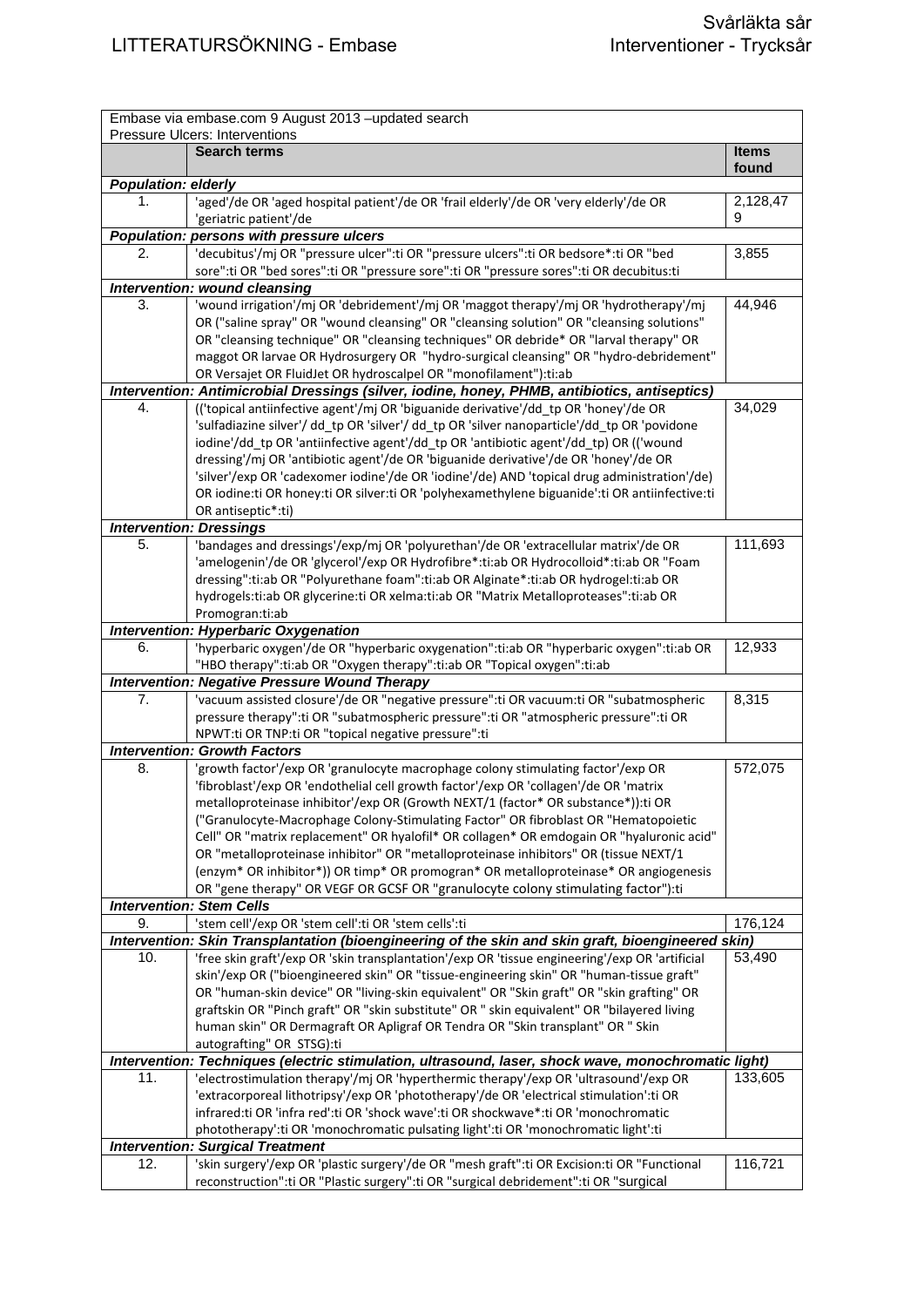|                      | treatment":ti                                                                                    |          |
|----------------------|--------------------------------------------------------------------------------------------------|----------|
|                      | <b>Intervention: Systemic treatment</b>                                                          |          |
| 13.                  | 'antiinfective agent'/exp OR 'pentoxifylline'/exp OR 'antithrombocytic agent'/exp OR             | 1,960,60 |
|                      | 'antibiotic agent'/exp OR (Pentoxifylline OR "Anti-Bacterial Agents" OR antibiotic*):ti:ab       | 5        |
|                      | <b>Intervention: Pressure relieving support surfaces</b>                                         |          |
| 14.                  | 'flotation bed'/exp OR 'bed'/de OR 'patient positioning'/de OR mattress*:ti OR cushion*:ti       | 56,059   |
|                      | OR foam*:ti OR transfoam:ti OR overlay*:ti OR cushion*:ti OR tilt:ti OR sheepskin:ti OR          |          |
|                      | pad:ti OR pads:ti OR Clinifloat:ti:ab OR maxifloat:ti:ab OR vaperm:ti:ab OR thearest:ti:ab OR    |          |
|                      | hammock:ti:ab OR "foot waffle":ti:ab OR silicore:ti:ab OR Pegasus:ti:ab OR cairwave:ti:ab        |          |
|                      | OR "air suspension":ti:ab OR "static air":ti:ab OR "air bag":ti:ab OR ((Incline* OR "rolling air |          |
|                      | cushion" OR rolling OR turning OR rotating OR rotational ) NEAR/1 (bed*)):ti:ab OR "turning      |          |
|                      | frame":ti:ab OR positioning:ti:ab OR repositioning:ti:ab OR "heel protector":ti:ab OR            |          |
|                      | "seating cushion":ti:ab OR "heel elevation device":ti:ab OR "kinetic table":ti:ab                |          |
| <b>Combined sets</b> |                                                                                                  |          |
| 15.                  | 3 OR 4 OR 5 OR 6 OR 7 OR 8 OR 9 OR 10 OR 11 OR 12 OR 13 OR 14                                    | 2,956,57 |
| 16.                  | 1 AND 2 AND 15                                                                                   | 403      |
| <b>Study types</b>   |                                                                                                  |          |
| 17.                  | 1 AND 2 AND 'systematic review'/exp                                                              | 4        |
| 18.                  | 16 AND ('controlled clinical trial'/de OR 'randomized controlled trial'/de OR                    | 156      |
|                      | 'clinical trial'/de OR 'multicenter study'/de OR 'intervention study'/de OR                      |          |
|                      | 'longitudinal study'/de OR 'prospective study'/de OR 'comparative study'/de                      |          |
|                      | OR 'controlled study'/de OR 'pretest posttest control group design'/de OR                        |          |
|                      | 'major clinical study'/de) AND ([danish]/lim OR [english]/lim OR                                 |          |
|                      | [norwegian]/lim OR [swedish]/lim) AND [embase]/lim AND [1987-2014]/py                            |          |

/de= Term from the EMTREE controlled vocabulary

/exp= Includes terms found below this term in the EMTREE hierarchy

/mj = Major Topic

:ab = Abstract

:au = Author

:ti = Article Title

:ti:ab = Title or abstract

\* = Truncation

" " = Citation Marks; searches for an exact phrase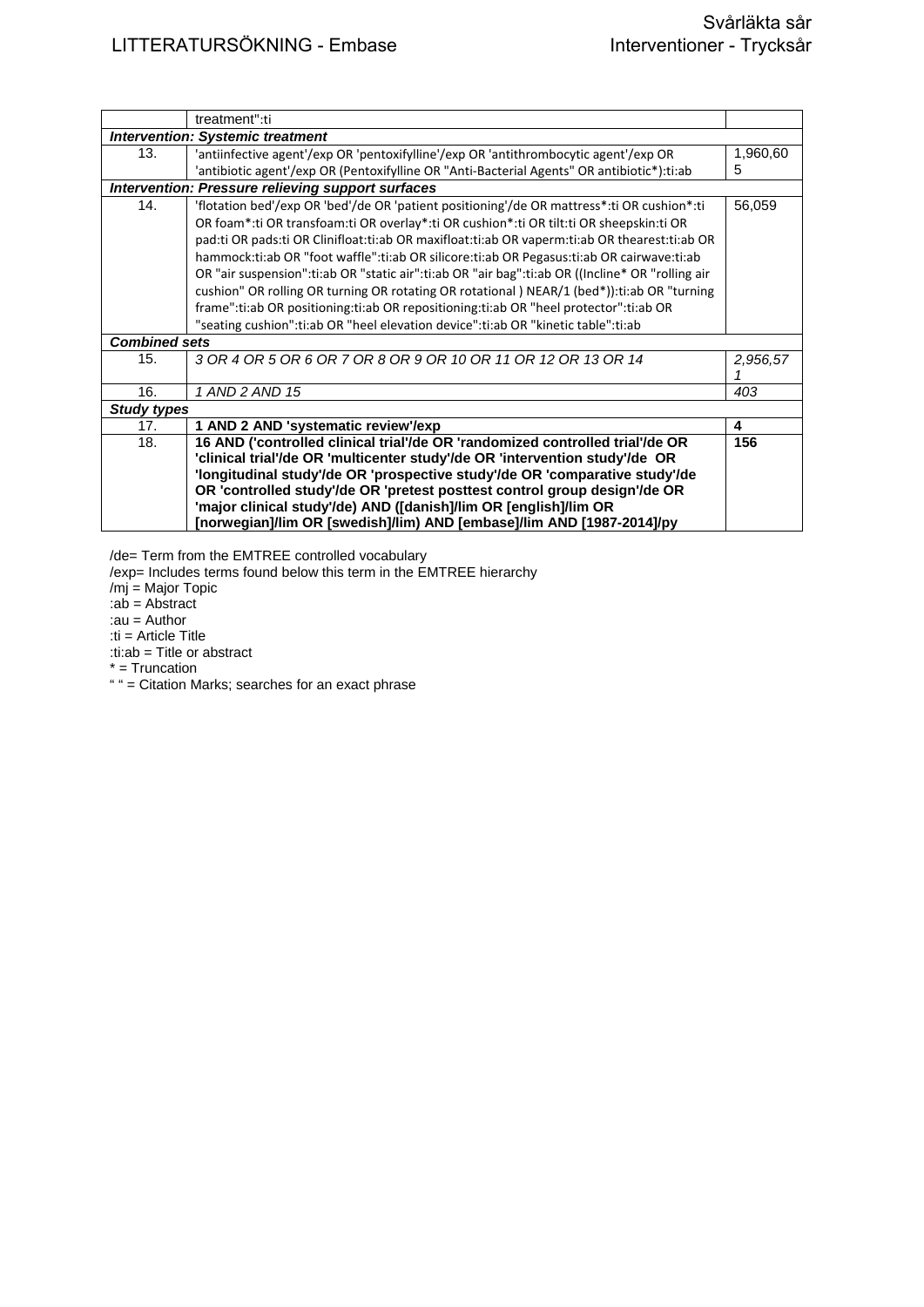| Pubmed via NLM 15 August 2013 - updated search<br>Pressure Ulcers: Interventions |                                                                                                                              |              |
|----------------------------------------------------------------------------------|------------------------------------------------------------------------------------------------------------------------------|--------------|
|                                                                                  | <b>Search terms</b>                                                                                                          | <b>Items</b> |
|                                                                                  |                                                                                                                              | found        |
| <b>Population: elderly</b>                                                       |                                                                                                                              |              |
| 1.                                                                               | "Aged"[Mesh:NoExp] OR "Aged, 80 and over"[Mesh] OR "Frail Elderly"[Mesh] OR                                                  | 2409655      |
|                                                                                  | "Homes for the Aged"[MeSH] OR Aged[ti] OR elder[ti] OR elderly[ti] OR elders[ti]                                             |              |
|                                                                                  | OR old[ti] OR older[ti] OR geriatric[ti] OR "65 years"[ti] OR senior[ti] OR seniors[ti]                                      |              |
|                                                                                  | OR ((Aged[tiab] OR elder[tiab] OR elderly[tiab] OR elders[tiab] OR old[tiab] OR                                              |              |
|                                                                                  | older[tiab] OR geriatric[tiab] OR "65 years"[tiab] OR senior[tiab] OR seniors[tiab])                                         |              |
|                                                                                  | NOT (medline[SB] OR oldmedline[SB]))<br>Population: persons with pressure ulcers                                             |              |
|                                                                                  | "Pressure Ulcer"[Mesh] OR "pressure ulcer"[tiab] OR "pressure ulcers"[tiab] OR                                               |              |
| 2.                                                                               | bedsore*[tiab] OR "pressure sore"[tiab] OR "pressure sores"[tiab] OR decubitus[tiab]                                         | 13676        |
|                                                                                  | Intervention: wound cleansing                                                                                                |              |
| 3.                                                                               | "Sodium Hypochlorite/therapeutic use"[MeSH Terms] OR "Therapeutic                                                            | 68519        |
|                                                                                  | Irrigation/methods"[MeSH:NoExp] OR "saline spray"[tiab] OR "wound                                                            |              |
|                                                                                  | cleansing"[tiab] cleansing solution*[tiab] OR cleansing technique*[tiab] OR                                                  |              |
|                                                                                  | Debridement[MeSH] OR debridement[tiab] OR "Larva"[Mesh] OR "larval                                                           |              |
|                                                                                  | therapy"[tiab] OR maggot[ti] OR "maggot debridement"[tiab] OR "maggot                                                        |              |
|                                                                                  | therapy"[tiab] OR larvae[ti] OR "Hydrotherapy"[MeSH:NoExp] OR Hydrosurgery[tiab]                                             |              |
|                                                                                  | OR "hydro-surgical cleansing"[tiab] OR "hydro-debridement"[tiab] OR Versajet[tiab]                                           |              |
|                                                                                  | OR FluidJet[tiab] OR hydroscalpel[tiab] OR "monofilament fibre"[tiab]                                                        |              |
|                                                                                  | Intervention: Antimicrobial Dressings (silver, iodine, honey, PHMB, antibiotics, antiseptics)                                |              |
| 4.                                                                               | "Silver/therapeutic use"[MeSH] OR silver[ti] OR silver-based dressing*[tiab] OR                                              | 297622       |
|                                                                                  | "Iodine Compounds/therapeutic use"[Mesh] OR "Iodophors"[Mesh] OR "Povidone-                                                  |              |
|                                                                                  | Iodine/therapeutic use"[MeSH] OR "cadexomer iodine"[Substance Name] OR                                                       |              |
|                                                                                  | iodine[tiab] OR Cadexomer[tiab] OR "iodinated cadexomer"[tiab] OR Honey[MeSH]                                                |              |
|                                                                                  | OR honey[ti] OR "antibacterial honey" [tiab] OR "manuka honey"[tiab] OR "honey                                               |              |
|                                                                                  | dressing"[tiab] OR honey-impregnated dressing*[tiab] OR "therapeutic honey"[tiab]                                            |              |
|                                                                                  | OR Medihoney[tiab] OR "polyhexamethylene biguanide"[Supplementary Concept]                                                   |              |
|                                                                                  | OR "polyhexamethylene biguanide"[tiab] OR PHMB[tiab] OR "Anti-Bacterial                                                      |              |
|                                                                                  | Agents/therapeutic use"[MeSH] OR antibiotics[tiab] OR "Anti-Infective Agents,                                                |              |
|                                                                                  | Local"[Mesh] OR antiseptics[tiab]                                                                                            |              |
|                                                                                  | <b>Intervention: Dressings</b>                                                                                               |              |
| 5.                                                                               | "Bandages, Hydrocolloid"[Mesh] OR "Bandages"[Mesh:NoExp] OR "Biological                                                      | 81120        |
|                                                                                  | Dressings"[Mesh] OR "Polyurethanes"[Mesh] OR "Alginates/therapeutic use"[MeSH                                                |              |
|                                                                                  | Terms] OR "Extracellular Matrix Proteins/therapeutic use"[MeSH] OR                                                           |              |
|                                                                                  | "Amelogenin/therapeutic use"[MeSH] OR "Hydrogels/therapeutic use"[MeSH Terms]                                                |              |
|                                                                                  | OR "Occlusive Dressings"[Mesh] OR "Glycerol"[Mesh:NoExp] OR dressing[tiab] OR                                                |              |
|                                                                                  | dressings[tiab] OR Hydrofibre*[tiab] OR Hydrocolloid*[tiab] OR "Foam dressing"[tiab]                                         |              |
|                                                                                  | OR "Foam dressings"[tiab] OR "Polyurethane foam"[tiab] OR Alginate*[tiab] OR                                                 |              |
|                                                                                  | hydrogel[tiab] OR hydrogel*[tiab] OR glycerine[tiab] OR xelma[tiab] OR "Matrix                                               |              |
|                                                                                  | Metalloproteases"[tiab] OR Promogran[tiab]                                                                                   |              |
|                                                                                  | <b>Intervention: Hyperbaric Oxygenation</b>                                                                                  |              |
| 6.                                                                               | "Hyperbaric Oxygenation" [MeSH] OR "Oxygen/therapeutic use"[MeSH] OR                                                         | 25043        |
|                                                                                  | "hyperbaric oxygenation"[tiab] OR "hyperbaric oxygen"[tiab] OR "HBO therapy"[tiab]                                           |              |
|                                                                                  | OR "Oxygen therapy" [tiab] OR "Topical oxygen"[tiab]                                                                         |              |
|                                                                                  | <b>Intervention: Negative Pressure Wound Therapy</b><br>"Negative-Pressure Wound Therapy"[MeSH] OR ("Vacuum"[MeSH Terms] AND | 16496        |
| 7.                                                                               | "Wound Healing"[MeSH Terms]) OR "negative pressure"[tiab] OR "vacuum                                                         |              |
|                                                                                  | therapy"[tiab] OR "subatmospheric pressure therapy"[tiab] OR "Vacuum assisted                                                |              |
|                                                                                  | wound closure"[tiab] OR "subatmospheric pressure"[tiab] OR "atmospheric                                                      |              |
|                                                                                  | pressure"[tiab] OR NPWT[tiab] OR TNP[tiab] OR "topical negative pressure"[tiab]                                              |              |
|                                                                                  | <b>Intervention: Growth Factors</b>                                                                                          |              |
| 8.                                                                               | "Growth Substances"[MeSH] OR "Epidermal Growth Factor/therapeutic use"[MeSH]                                                 | 606309       |
|                                                                                  | OR "Platelet-Derived Growth Factor/therapeutic use"[MeSH] OR "Fibroblast Growth                                              |              |
|                                                                                  | Factors/therapeutic use"[MeSH] OR growth factor*[tiab] OR Growth Substance*[tiab]                                            |              |
|                                                                                  | OR "Granulocyte-Macrophage Colony-Stimulating Factor"[tiab] OR Endothelial                                                   |              |
|                                                                                  | Growth Factor*[tiab] OR fibroblast[tiab] OR "Hematopoietic Cell"[tiab] OR "matrix                                            |              |
|                                                                                  | replacement"[tiab] OR hyalofil*[tiab] OR collagen*[tiab] OR emdogain[tiab] OR                                                |              |
|                                                                                  | "hyaluronic acid"[tiab] OR metalloproteinase inhibitor*[tiab] OR tissue enzym*[tiab]                                         |              |
|                                                                                  | OR timp*[tiab] OR promogran*[tiab] OR tissue inhibitor*[tiab] OR                                                             |              |
|                                                                                  | metalloproteinase*[tiab] OR angiogenesis[tiab] OR gene therap*[tiab] OR vascular                                             |              |
|                                                                                  | endothelial growth factor*[tiab] OR VEGF[tiab] OR GCSF[tiab] OR "granulocyte                                                 |              |
|                                                                                  | colony stimulating factor"[tiab] OR granulocyte colony stimulating factor*[tiab]                                             |              |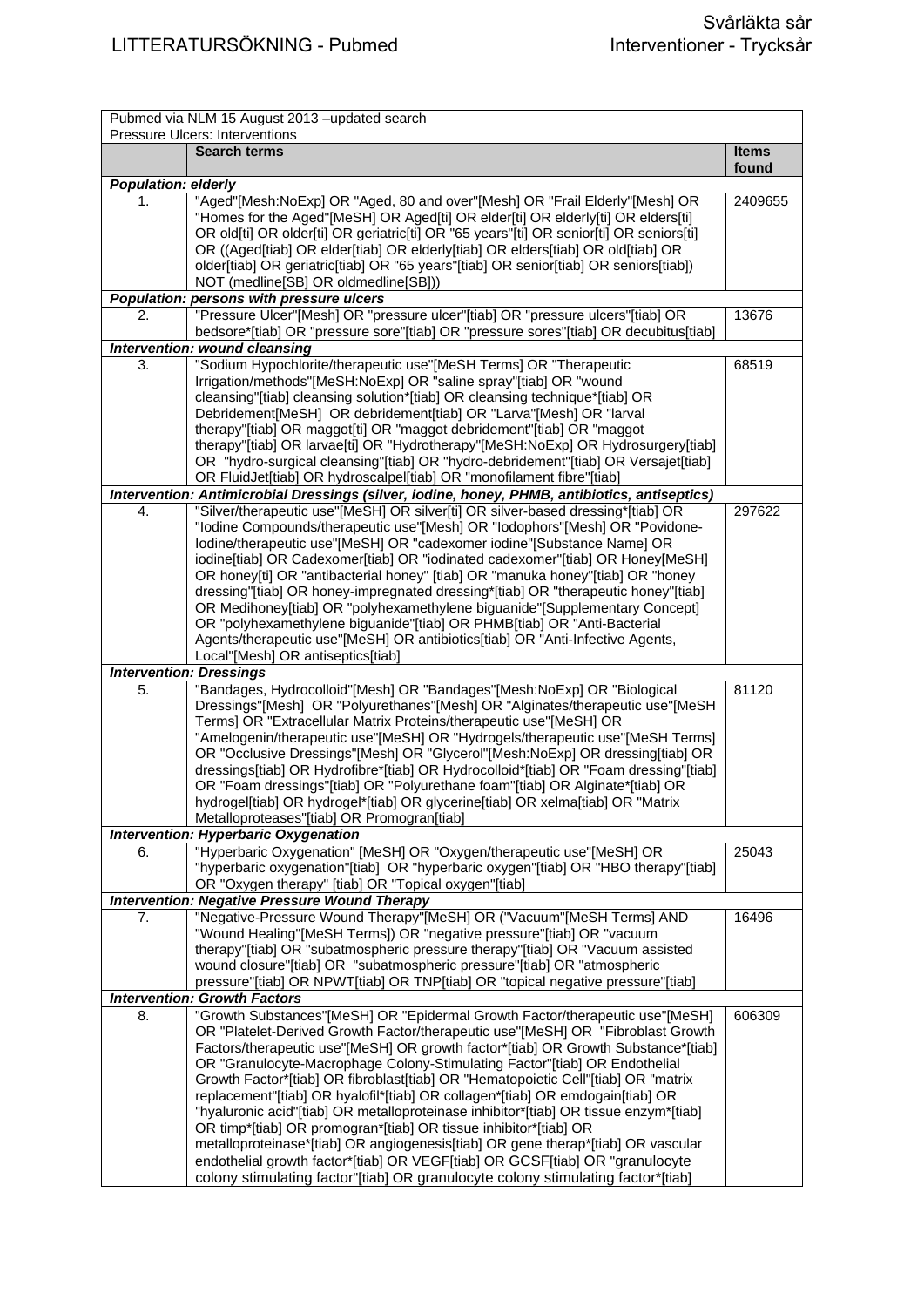|                      | <b>Intervention: Stem Cells</b>                                                                                                                                            |         |
|----------------------|----------------------------------------------------------------------------------------------------------------------------------------------------------------------------|---------|
| 9.                   | "Stem Cell Transplantation"[MeSH] OR "Stem Cells"[MeSH] OR "stem cell"[tiab] OR                                                                                            | 328766  |
|                      | "stem cells"[tiab] OR marrow[tiab]                                                                                                                                         |         |
|                      | Intervention: Skin Transplantation (bioengineering of the skin and skin graft, bioengineered skin)                                                                         |         |
| 10.                  | ("Tissue Engineering"[Mesh] AND "Skin"[Mesh]) OR "Skin Transplantation"[Mesh]                                                                                              | 38592   |
|                      | OR "Skin, Artificial"[MeSH] OR "bioengineered skin"[tiab] OR "tissue-engineering                                                                                           |         |
|                      | skin"[tiab] OR "human-tissue graft"[tiab] Or "human-tissue grafts"[tiab] OR "human-                                                                                        |         |
|                      |                                                                                                                                                                            |         |
|                      | skin device"[tiab] OR "living-skin equivalent"[tiab] OR "Skin graft"[tiab] OR "Skin<br>grafts"[tiab] OR "Skin grafting"[tiab] OR graftskin[tiab] OR "Pinch graft"[tiab] OR |         |
|                      | "Pinch grafting"[tiab] OR (pinch[ti] AND skin[ti]) OR (graft[ti] AND skin[ti]) OR "skin                                                                                    |         |
|                      | substitute*" OR " skin equivalent" OR "bilayered living human skin"[tiab] OR                                                                                               |         |
|                      | Dermagraft[tiab] OR Apligraf [tiab] OR Tendra[tiab] OR "Skin transplant"[tiab] OR "                                                                                        |         |
|                      | Skin autografting"[tiab] OR STSG[tiab]                                                                                                                                     |         |
|                      | Intervention: Techniques (electric stimulation, ultrasound, laser, shock wave, monochromatic light)                                                                        |         |
| 11.                  | "Electric Stimulation Therapy"[Mesh] OR "Electric Stimulation/methods"[MeSH] OR                                                                                            | 355062  |
|                      | "Transcutaneous Electric Nerve Stimulation"[Mesh:NoExp] OR                                                                                                                 |         |
|                      | "Electromagnetics"[MeSH] OR "Electric Stimulation"[MeSH] OR Electrical                                                                                                     |         |
|                      |                                                                                                                                                                            |         |
|                      | stimulation[tiab] OR "Transcutaneous electrical nerve stimulation"[tiab] OR "Infrared                                                                                      |         |
|                      | Rays/therapeutic use"[MeSH] OR infrared[tiab] OR "Ultrasonic                                                                                                               |         |
|                      | Therapy"[MeSH:NoExp] OR "Ultrasonics"[Mesh] OR Ultrasound[ti] OR "Therapeutic                                                                                              |         |
|                      | ultrasound"[tiab] OR "Laser Therapy, Low-Level/methods"[MeSH] OR "laser                                                                                                    |         |
|                      | therapy"[tiab] OR biolight[tiab] OR "High-Energy Shock Waves"[Mesh] OR "Shock                                                                                              |         |
|                      | wave"[tiab] OR "Shock waves"[tiab] OR shockwave*[tiab] OR "Phototherapy"[Mesh]                                                                                             |         |
|                      | OR "Monochromatic phototherapy"[tiab] OR "Monochromatic pulsating light"[tiab]                                                                                             |         |
|                      | OR "monochromatic light"[tiab]                                                                                                                                             |         |
|                      | <b>Intervention: Surgical Treatment</b>                                                                                                                                    |         |
| 12.                  | "Vascular Surgical Procedures"[Mesh] OR "Surgical Mesh"[Mesh] OR "Flap                                                                                                     | 338598  |
|                      | surgery"[tiab] OR "Surgical Flaps"[MeSH:NoExp] OR "Foot Deformities,                                                                                                       |         |
|                      | Acquired/surgery"[MeSH Terms] OR "Surgery, Plastic"[MeSH] OR mesh graft*[tiab]                                                                                             |         |
|                      | OR Excision[tiab] OR "Functional reconstruction"[tiab] OR "Plastic surgery"[tiab] OR                                                                                       |         |
|                      | "surgical debridement"[tiab]                                                                                                                                               |         |
|                      | <b>Intervention: Systemic treatment</b>                                                                                                                                    |         |
| 13.                  | "Platelet Aggregation Inhibitors"[Mesh] OR "platelet aggregation"[tiab] OR                                                                                                 | 398623  |
|                      | "Pentoxifylline"[Mesh] OR Pentoxifylline[tiab] OR "Anti-Bacterial                                                                                                          |         |
|                      | Agents"[Mesh:NoExp] OR Anti-Bacterial Agents[tiab] OR antibiotic*[tiab]                                                                                                    |         |
|                      | <b>Intervention: Pressure relieving support surfaces</b>                                                                                                                   |         |
| 14.                  | "Equipment Design"[MeSH Terms] OR "Beds/standards"[MAJR] OR "Bedding and                                                                                                   | 336072  |
|                      | Linens"[MeSH Terms] OR "Bed Rest"[MeSH] OR "Sheep"[Mesh:NoExp] OR                                                                                                          |         |
|                      | "Silicon"[MeSH Terms] OR "Patient Positioning"[MesH] OR "Protective                                                                                                        |         |
|                      | Devices"[MeSH] OR Pressure relie*[tiab] OR "pressure reduction"[tiab] OR Support                                                                                           |         |
|                      | surface*[tiab] OR mattress*[ti] OR cushion*[ti] OR foam*[ti] OR transfoam[ti] OR                                                                                           |         |
|                      | overlay*[ti] OR cushion*[ti] OR tilt[ti] OR sheepskin[ti] OR pad[ti] OR pads[ti] OR                                                                                        |         |
|                      | clinifloat[tiab] OR maxifloat[tiab] OR vaperm[tiab] OR thearest[tiab] OR                                                                                                   |         |
|                      | hammock[tiab] OR "foot waffle"[tiab] OR silicore[tiab] OR Pegasus[tiab] OR                                                                                                 |         |
|                      | cairwave[tiab] OR "air suspension"[tiab] OR "static air"[tiab] OR "air bag"[tiab] OR                                                                                       |         |
|                      | "inclining bed"[tiab] OR rolling air cushion bed[tiab] OR rolling bed[tiab] OR rolling                                                                                     |         |
|                      | beds[tiab] OR turning bed[tiab] OR turning beds[tiab] OR "rotating bed"[tiab] OR                                                                                           |         |
|                      | turning frame*[tiab] OR Rotational bed[tiab] Or Rotational beds[tiab] OR                                                                                                   |         |
|                      | positioning[tiab] OR repositioning[tiab] OR heel protector*[tiab] OR "seating                                                                                              |         |
|                      | cushion"[tiab] OR "heel elevation"[tiab] OR "kinetic table"[tiab] OR (Support                                                                                              |         |
|                      | surfaces[tiab] AND pressure[tiab])                                                                                                                                         |         |
| <b>Combined sets</b> |                                                                                                                                                                            |         |
| 15.                  | 3 OR 4 OR 5 OR 6 OR 7 OR 8 OR 9 OR 10 OR 11 OR 12 OR 13 OR 14                                                                                                              | 2473422 |
| 16.                  | 1 AND 2 AND Systematic[SB]                                                                                                                                                 | 126     |
|                      | Limits Activated: English, Danish, Norwegian, Swedish, Publication Date from                                                                                               |         |
|                      | 1987                                                                                                                                                                       |         |
| 17.                  | 1 AND 2 AND 15 AND ("Clinical Trial" [Publication Type] OR "Controlled                                                                                                     | 230     |
|                      | Clinical Trial" [Publication Type] OR "Multicenter Study" [Publication Type]                                                                                               |         |
|                      | OR "Randomized Controlled Trial" [Publication Type] OR "Prospective                                                                                                        |         |
|                      | Studies"[Mesh] OR "Cohort Studies"[Mesh:NoExp] OR "Follow-Up                                                                                                               |         |
|                      | Studies"[Mesh] OR "Clinical trial*" [tw] ClinicalTrial*[tw] OR "controlled trial"                                                                                          |         |
|                      | [tiab] OR (((random*[ti] OR controlled[ti] OR multi-center[ti] OR prospective[ti])                                                                                         |         |
|                      | AND (trial[ti] OR study[ti] OR cohort[ti]) OR randomized[tiab] OR                                                                                                          |         |
|                      | randomization[tiab] OR randomized[tiab] OR randomization[tiab])) OR                                                                                                        |         |
|                      | "Nonrandomized controlled trial" [tiab] OR "prospective controlled                                                                                                         |         |
|                      | study"[tiab] OR "prospective study"[tiab] OR "Prospective cohort"[tiab] OR                                                                                                 |         |